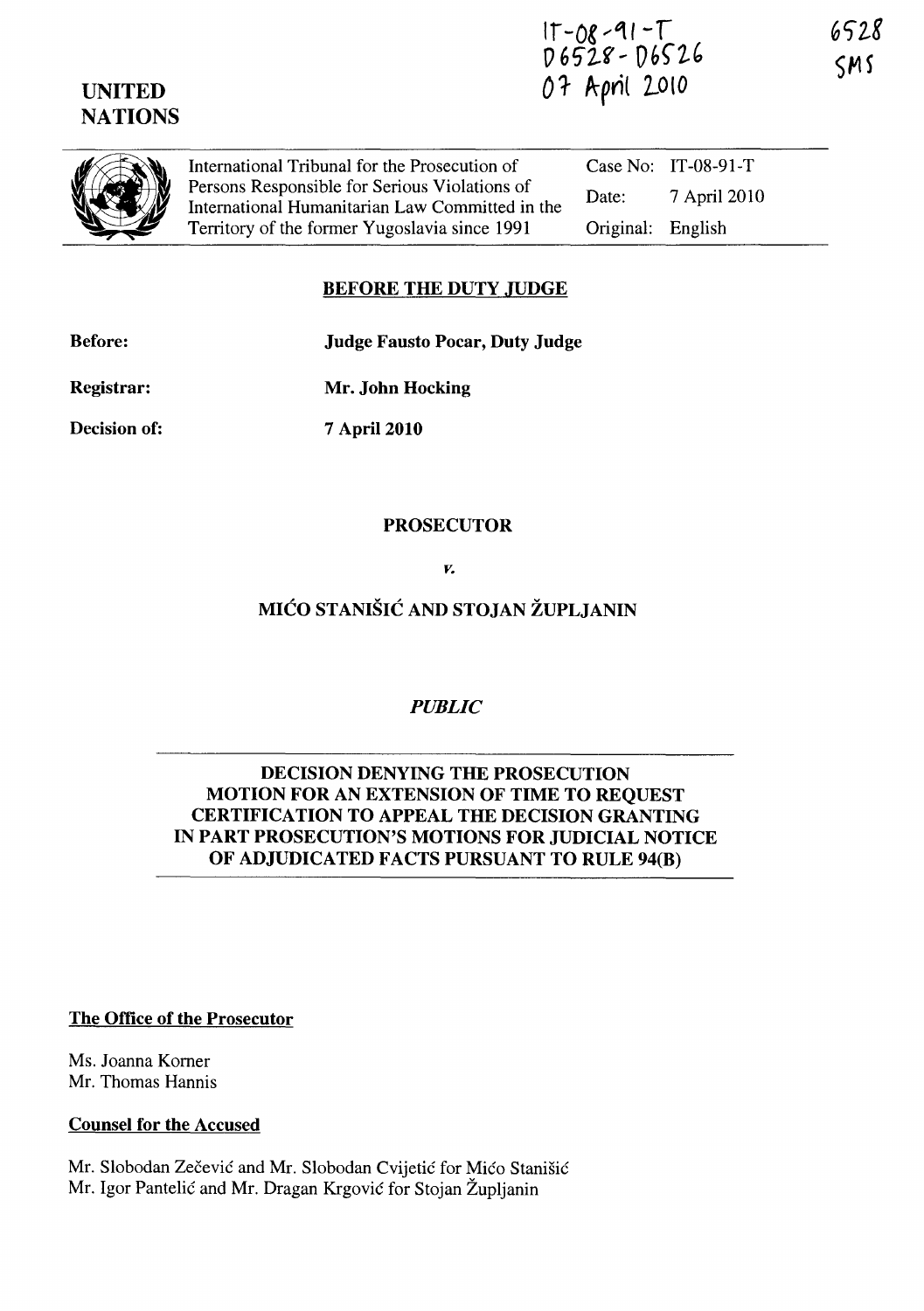**I, FAUSTO POCAR,** Judge of the International Tribunal for the Prosecution of Persons Responsible for Serious Violations of International Humanitarian Law Committed in the Territory of the former Yugoslavia since 1991 ("Tribunal"), acting in my current capacity as Duty Judge in accordance with Rule 28 of the Rules of Procedure and Evidence ("Rules"), am seised of the "Prosecution motion for an extension of time to request certification to appeal the decision granting in part the Prosecution's motions for judicial notice of adjudicated facts pursuant to Rule 94(B)", filed on 6 April 2010 ("Motion"), whereby the Prosecution seeks an extension of time pursuant to Rule 127 of the Rules to Friday 16 April 2010 to file a request for certification of the "Decision granting in part Prosecution's motions for judicial notice of adjudicated facts pursuant to Rule 94(B)", issued by Trial Chamber 11 on 1 April 2010 ("Decision");

**NOTING** the Prosecution's submission that good cause "is demonstrated by the complexity and size of the issues involved in the Decision, and the fact that the Decision was issued late in the day immediately preceding the Easter recess";<sup>1</sup>

**NOTING** the Prosecution's submissions that the Decision "is complex, detailed and decides lengthy and important Motions submitted by all the parties [...] over a period of 26 months" and that in order to "assess the ramifications and effect of the Decision the Prosecution must be provided with time to analyse the Decision, consider its position, and if necessary, to seek certification to appeal", which "could not be accomplished within the prescribed seven days because of the intervening Easter break"; $^{2}$ 

**CONSIDERING** that it is appropriate to decide the Motion even though neither the Defence of Mico Stanisic nor the Defence of Stojan Zupljanin has responded to the Motion;

**CONSIDERING** that the Prosecution's submissions concerning the two-day Easter recess and the fact that the Decision was issued on the day before this recess do not amount to good cause within the meaning of Rule 127;

**CONSIDERING** that the Prosecution has not brought any other arguments that would be sufficient to establish good cause pursuant to Rule 127;

 $74$ 

<sup>&</sup>lt;sup>I</sup> Motion, para. 2.

 $<sup>2</sup>$  Motion, para. 10.</sup>